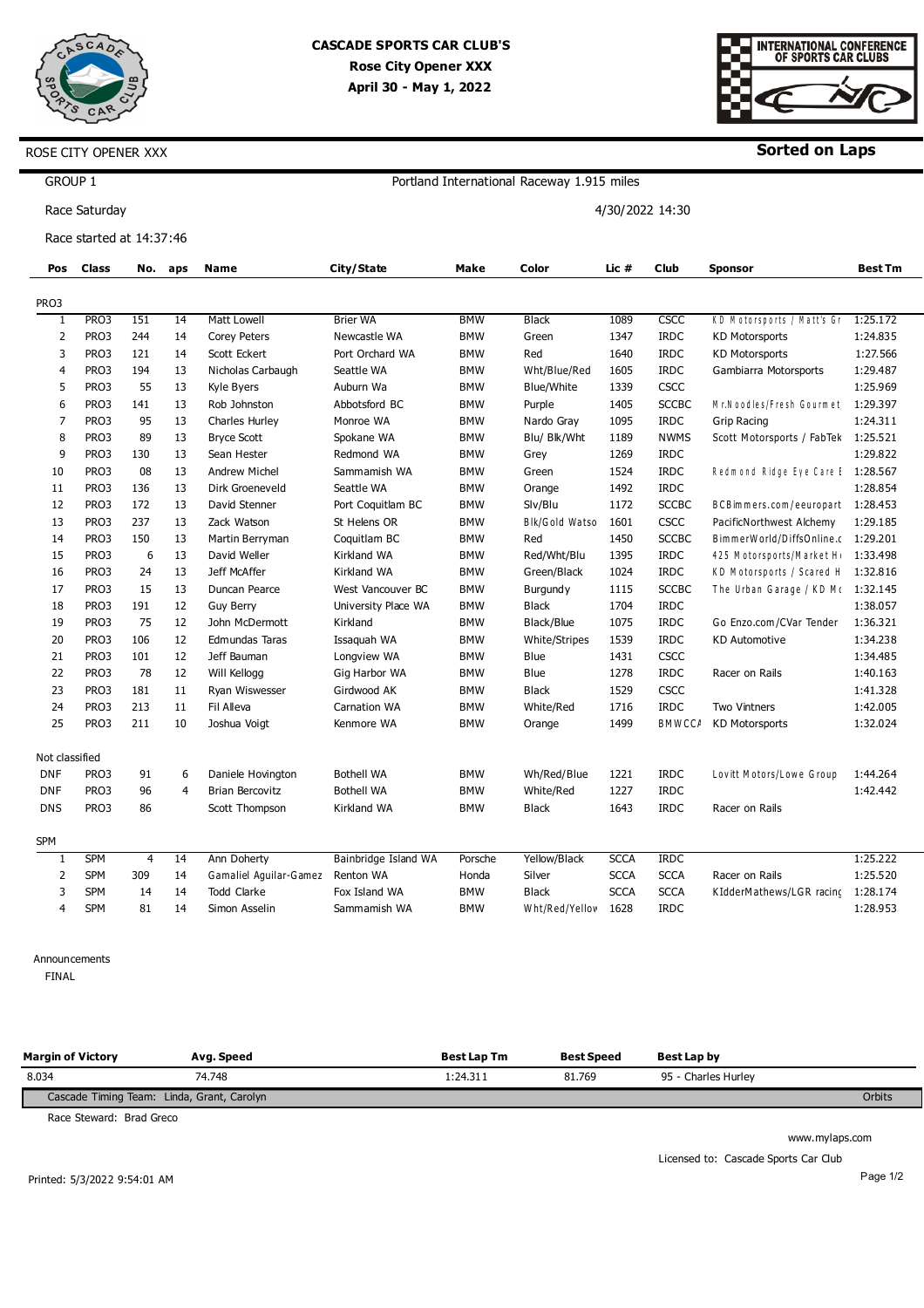



## **Sorted on Laps**

# ROSE CITY OPENER XXX

GROUP 1

Race Saturday

Race started at 14:37:46

| Pos            | <b>Class</b> | No. | aps | Name                 | City/State      | Make       | Color        | Lic # | <b>Club</b> | <b>Sponsor</b>               | <b>Best Tm</b> |
|----------------|--------------|-----|-----|----------------------|-----------------|------------|--------------|-------|-------------|------------------------------|----------------|
| 5.             | <b>SPM</b>   | 68  | 13  | Pete Bristow         | Federal Way WA  | <b>BMW</b> | Silver       | 1261  | <b>IRDC</b> | Bristow's Auto Repair        | 1:31.345       |
| 6              | <b>SPM</b>   | 28  | 13  | James "Gator" Hudson | Bend OR         | Subaru     | Blue         | 1109  | TC          | Subaru of Bend               | 1:36.421       |
|                | <b>SPM</b>   | 219 | 13  | Chris McIntire       | Burnaby BC      | Mazda      | Silver       | 1276  | <b>IRDC</b> | Retro Racing                 | 1:31.077       |
| 8              | <b>SPM</b>   | 109 | 13  | Tim Wisner           | Seattle WA      | BMW        |              | 1642  | <b>IRDC</b> |                              | 1:33.070       |
| Not classified |              |     |     |                      |                 |            |              |       |             |                              |                |
| <b>DNF</b>     | <b>SPM</b>   | 147 | 2   | Colton Edwards       | Seattle WA      | <b>BMW</b> | Grey         | 1710  | BMWCC/      |                              | 1:53.737       |
| <b>SPO</b>     |              |     |     |                      |                 |            |              |       |             |                              |                |
|                | <b>SPO</b>   | 144 | 13  | Chris Ward           | Liberty Lake WA | <b>BMW</b> | Green/Wht    | 1513  | <b>NWMS</b> |                              | 1:35.122       |
| Not classified |              |     |     |                      |                 |            |              |       |             |                              |                |
| <b>DNS</b>     | <b>SPO</b>   | 41  |     | Don Gibson           | Portland OR     | Chevrolet  | <b>Black</b> | 1441  | CSCC        | Gibson Auto & Electric, Inc. |                |

Portland International Raceway 1.915 miles

4/30/2022 14:30

Announcements **FINAL** 

| <b>Margin of Victory</b> | Avg. Speed                                 | <b>Best Lap Tm</b> | <b>Best Speed</b> | Best Lap by         |        |
|--------------------------|--------------------------------------------|--------------------|-------------------|---------------------|--------|
| 8.034                    | 74.748                                     | :24.311            | 81.769            | 95 - Charles Hurley |        |
|                          | Cascade Timing Team: Linda, Grant, Carolyn |                    |                   |                     | Orbits |
|                          |                                            |                    |                   |                     |        |

Race Steward: Brad Greco

Licensed to: Cascade Sports Car Club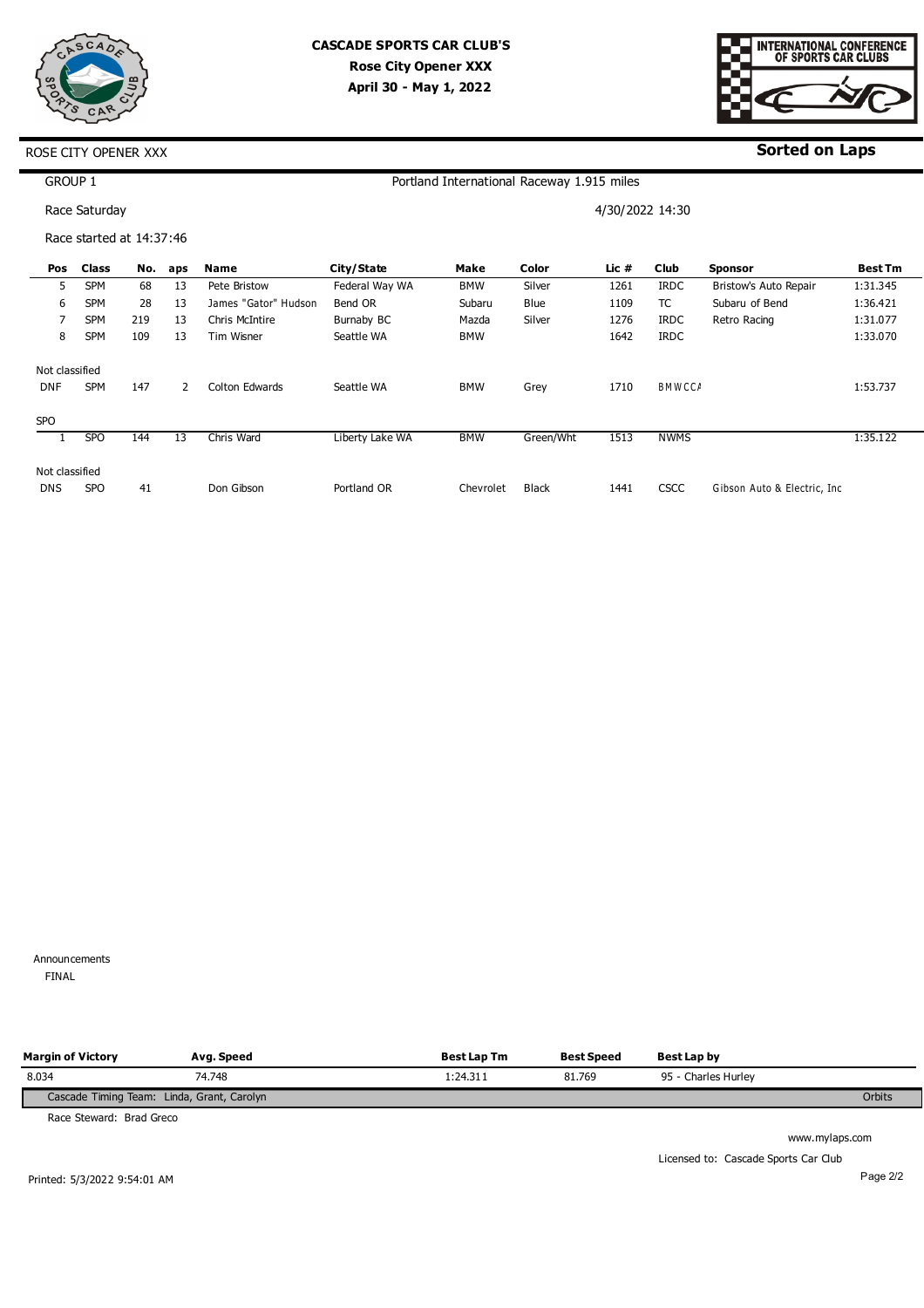



**Sorted on Laps**

| <b>GROUP 2</b> |                          |     |     |                       |                         |       | Portland International Raceway 1.915 miles |                 |             |                                     |                |
|----------------|--------------------------|-----|-----|-----------------------|-------------------------|-------|--------------------------------------------|-----------------|-------------|-------------------------------------|----------------|
|                | Race Saturday            |     |     |                       |                         |       |                                            | 4/30/2022 15:00 |             |                                     |                |
|                | Race started at 15:08:44 |     |     |                       |                         |       |                                            |                 |             |                                     |                |
| Pos            | <b>Class</b>             | No. | aps | Name                  | City/State              | Make  | Color                                      | Lic #           | <b>Club</b> | <b>Sponsor</b>                      | <b>Best Tm</b> |
| HT             |                          |     |     |                       |                         |       |                                            |                 |             |                                     |                |
|                | HT                       | 181 | 13  | <b>Bret Bienerth</b>  | Oregon City OR          | Honda | <b>Black</b>                               | 1011            | CSCC        |                                     | 1:28.375       |
| <b>NCW</b>     |                          |     |     |                       |                         |       |                                            |                 |             |                                     |                |
| 1              | <b>NCW</b>               | 222 | 13  | Dave Roland           | <b>Bend OR</b>          | Mazda | Yellow/Black                               | 1829            | CSCC        | My Loving Wife                      | 1:34.120       |
| 2              | <b>NCW</b>               | 02  | 13  | <b>Todd Etchieson</b> | Portland OR             | Mazda | Blue                                       | <b>SCCA</b>     | CSCC        |                                     | 1:34.197       |
| Not classified |                          |     |     |                       |                         |       |                                            |                 |             |                                     |                |
| <b>DNS</b>     | <b>NCW</b>               | 01  |     | <b>Bill Berner</b>    | Lake Oswego OR          | Mazda | <b>Black/Green</b>                         | SCCA(N          | <b>SCCA</b> |                                     |                |
| SM             |                          |     |     |                       |                         |       |                                            |                 |             |                                     |                |
| 1              | SM                       | 92  | 13  | <b>Thomas Micich</b>  | Newberg OR              | Mazda | Red/Grey/Blk                               | <b>SCCA</b>     | <b>SCCA</b> | Dan's Auto Center                   | 1:24.735       |
| 2              | <b>SM</b>                | 23  | 13  | Eric Jones            | Eugene OR               | Mazda | Yellow/Black                               | <b>SCCA</b>     | <b>SCCA</b> | Eric Jones Motorsports              | 1:24.724       |
| 3              | <b>SM</b>                | 17  | 13  | Kyle Keenan           | Vancouver WA            | Mazda | Purple!                                    | <b>SCCA</b>     | <b>SCCA</b> | Team KBR Speed Shop                 | 1:24.802       |
| 4              | <b>SM</b>                | 73  | 13  | James Wetter          | Bainbridge Island WA    | Mazda | Green                                      | <b>SCCA</b>     | <b>SCCA</b> | Kingston Mini Storage, G-L 1:25.090 |                |
| 5              | <b>SM</b>                | 26  | 13  | <b>Tim Ferrick</b>    | Underwood WA            | Mazda | Gray/Yel                                   | <b>SCCA</b>     | <b>SCCA</b> | Bad Gas Racing                      | 1:25.065       |
| 6              | <b>SM</b>                | 32  | 13  | Chris Heinrich        | Portland OR             | Mazda | Red                                        | 1032            | CSCC        | Advantage Collision Center          | 1:27.409       |
| 7              | <b>SM</b>                | 77  | 13  | Dan Twomey            | Port Orchard WA         | Mazda | <b>Black</b>                               | <b>SCCA</b>     | <b>SCCA</b> | Jensen Realtor Group   Pat 1:26.818 |                |
| 8              | <b>SM</b>                | 22  | 13  | Jeremy Kinzer         | Lebanon OR              | Mazda | White                                      | 1836            | CSCC        | A2 Storage                          | 1:27.157       |
| 9              | <b>SM</b>                | 62  | 13  | Dave Sutherland       | Sherwood OR             | Mazda | Red/Black                                  | <b>SCCA</b>     | <b>SCCA</b> | Wyatt Fire Protection               | 1:26.919       |
| 10             | <b>SM</b>                | 174 | 13  | Jon Parker            | Portland OR             | Mazda | Blue/White                                 | <b>SCCA</b>     | <b>SCCA</b> |                                     | 1:27.013       |
| 11             | <b>SM</b>                | 19  | 13  | <b>Brian Anderson</b> | <b>Battle Ground WA</b> | Mazda | Silver/Black                               | 1443            | CSCC        | Maximum Effort Racing               | 1:26.895       |
| 12             | <b>SM</b>                | 99  | 13  | James Coshow          | Portland OR             | Mazda | Black                                      | <b>SCCA</b>     | <b>SCCA</b> | Ninja Dust Motorsports              | 1:26.714       |
| 13             | <b>SM</b>                | 08  | 13  | Majid 'MJ' Hajari     | Portland OR             | Mazda | Red/Gray                                   | <b>SCCA</b>     | CSCC        | Casa Bella Granite & Marbl          | 1:28.525       |
| 14             | <b>SM</b>                | 135 | 13  | Mike Tripp            | Freeland WA             | Mazda | White                                      | 1135            | <b>CSCC</b> |                                     | 1:31.046       |
| 15             | <b>SM</b>                | 33  | 13  | <b>Steve Rodgers</b>  | Sisters OR              | Mazda | Silver                                     | <b>SCCA</b>     | <b>NWMS</b> | Mainline station                    | 1:31.258       |
| 16             | SM                       | 7   | 13  | Keith Ball            | Portland OR             | Mazda | Red/Blue                                   | 1814            | CSCC        |                                     | 1:31.681       |
| 17             | <b>SM</b>                | 96  | 13  | Mark Ling             | Hillsboro OR            | Mazda | White                                      | <b>SCCA</b>     | CSCC        | AFT Perform ance Picture F          | 1:34.563       |
| 18             | <b>SM</b>                | 119 | 11  | Shane Vorderstrasse   | Lebanon OR              | Mazda | Red/White                                  | <b>SCCA</b>     | <b>SCCA</b> | Point S Tire                        |                |
| Not classified |                          |     |     |                       |                         |       |                                            |                 |             |                                     |                |
| <b>DNF</b>     | <b>SM</b>                | 46  | 1   | John Connelly         | Portland OR             | Mazda | Dark Blue                                  | <b>SCCA</b>     | <b>SCCA</b> | Lesher Motorsports / Weyl; 1:34.626 |                |

Announcements **FINAL** 

DNF

SM

68

1 Adam Smalley

Cascade Timing Team: Linda, Grant, Carolyn **Orbits Margin of Victory**  0.515 **Avg. Speed**  70.440 **Best Lap Tm**  1:24.724 **Best Speed**  81.370 **Best Lap by**  23 - Eric Jones

Mazda

Camo/Yellow

**SCCA** 

**SCCA** 

Battle Ground WA

Race Steward: Brad Greco

www.mylaps.com Licensed to: Cascade Sports Car Club

Smak Plastics, Flextank, co 1:36.484

Printed: 5/3/2022 10:35:52 AM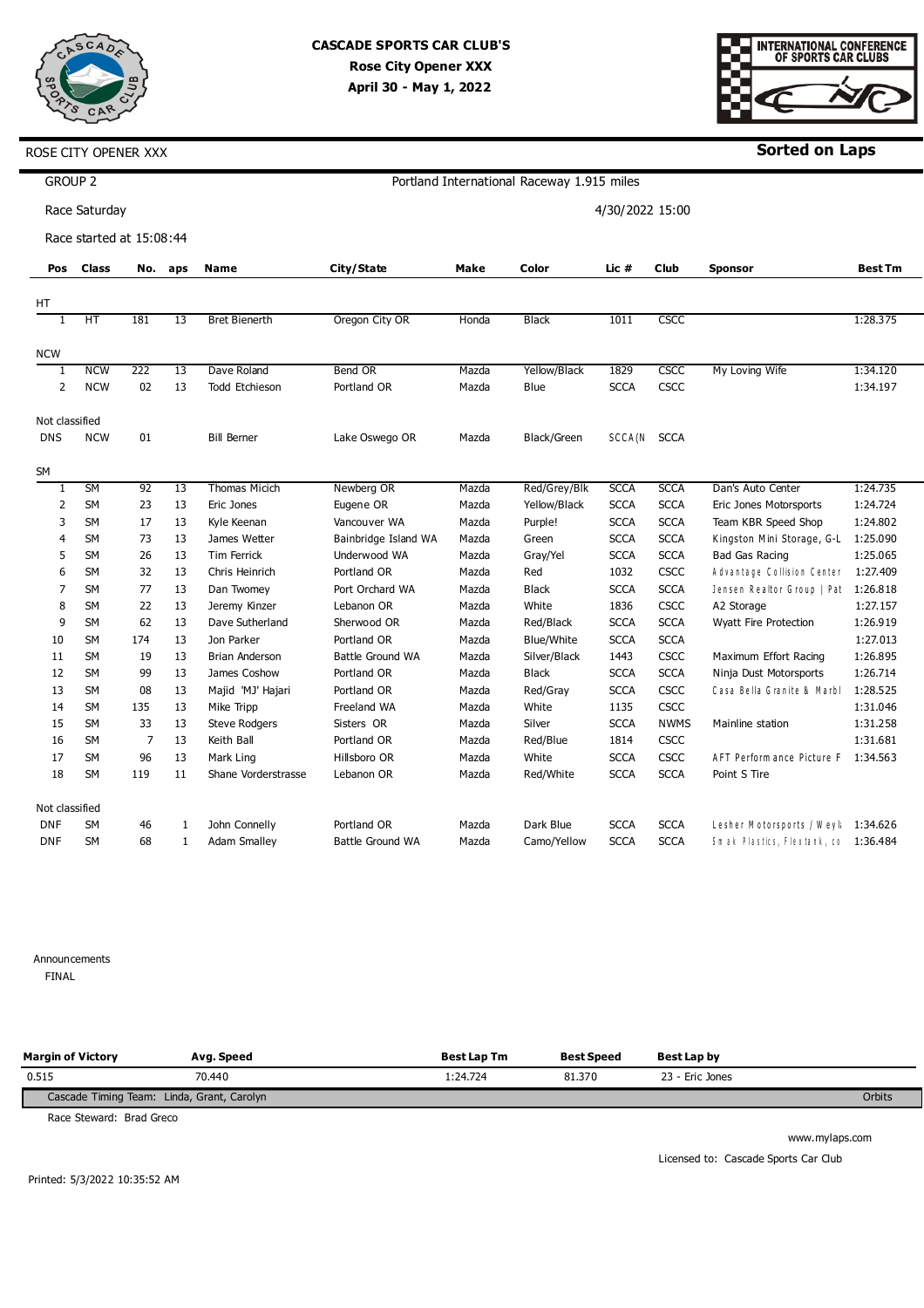

 $\overline{\phantom{0}}$ 



**Sorted on Laps**

| GROUP 4         |                          |                |                 |                         |                      |            | Portland International Raceway 1.915 miles |             |                 |                                      |                |
|-----------------|--------------------------|----------------|-----------------|-------------------------|----------------------|------------|--------------------------------------------|-------------|-----------------|--------------------------------------|----------------|
|                 | Race Saturday            |                |                 |                         |                      |            |                                            |             | 4/30/2022 12:50 |                                      |                |
|                 | Race started at 12:53:40 |                |                 |                         |                      |            |                                            |             |                 |                                      |                |
| Pos             | <b>Class</b>             |                | No. aps         | <b>Name</b>             | City/State           | Make       | Color                                      | Lic #       | Club            | <b>Sponsor</b>                       | <b>Best Tm</b> |
|                 |                          |                |                 |                         |                      |            |                                            |             |                 |                                      |                |
| AS              |                          |                |                 |                         |                      |            |                                            |             |                 |                                      |                |
| -1              | <b>AS</b>                | 03             | $\overline{11}$ | Kevin Smith             | Hillsboro OR         | Pontiac    | Yellow                                     | <b>SCCA</b> | ТC              | <b>Stacey Smith</b>                  | 1:19.371       |
| $\overline{2}$  | AS                       | 114            | 10              | Jeff Menor              | Portland OR          | Chevrolet  | Blue                                       | 1808        | <b>TC</b>       | Basic Fire Protection, Inc.          | 1:28.691       |
| GT1             |                          |                |                 |                         |                      |            |                                            |             |                 |                                      |                |
| $\mathbf{1}$    | GT1                      | $\overline{8}$ | 11              | <b>Mick Millsap</b>     | Salem OR             | Stock Car  | <b>Blk/Ylw</b>                             | <b>NASA</b> | CSCC            | Noble Works, 503 Speed Ir            | 1:12.465       |
| $\overline{2}$  | GT1                      | 25             | 11              | <b>Patrick Bliss</b>    | Milwaukie OR         | CHEVROLE   | Black/Red                                  | 1812        | <b>CSCC</b>     | Amy Bliss StateFarm                  | 1:13.671       |
| 3               | GT1                      | 42             | 11              | Crellin (Chris) Pauling | <b>Richland WA</b>   | Chevrolet  | Blue                                       | 1720        | <b>IRDC</b>     | Berkshire Hathaway Home              | 1:16.098       |
| $\overline{4}$  | GT1                      | 10             | 10              | Kevin Marshall          | Gresham OR           | Ford Musta | <b>Black</b>                               | <b>NASA</b> | <b>NASA</b>     | <b>EMF</b>                           | 1:11.900       |
| 5               | GT1                      | 20             | 10              | Adam Tumblin            | Lacey WA             | Chevrolet  | Grey                                       | <b>NASA</b> | <b>NASA</b>     |                                      | 1:12.055       |
|                 |                          |                |                 |                         |                      |            |                                            |             |                 |                                      |                |
| GT <sub>2</sub> |                          |                |                 |                         |                      |            |                                            |             |                 |                                      |                |
| $\mathbf{1}$    | GT2                      | $\overline{4}$ | 11              | Ann Doherty             | Bainbridge Island WA | Porsche    | Yellow/Black                               | <b>SCCA</b> | <b>IRDC</b>     |                                      | 1:13.874       |
| Not classified  |                          |                |                 |                         |                      |            |                                            |             |                 |                                      |                |
| <b>DNF</b>      | ITE                      | 41             | 3               | Don Gibson              | Portland OR          | Chevrolet  | <b>Black</b>                               | 1441        | <b>CSCC</b>     | Gibson Auto & Electric, Inc 1:19.910 |                |
|                 |                          |                |                 |                         |                      |            |                                            |             |                 |                                      |                |
| <b>SE46</b>     |                          |                |                 |                         |                      |            |                                            |             |                 |                                      |                |
| 1               | <b>SE46</b>              | $\overline{5}$ | $\overline{11}$ | Chris Hart              | Yakima WA            | <b>BMW</b> | Red/Wht/Blk                                | <b>SCCA</b> | <b>SCCA</b>     | fabtek                               | 1:18.175       |
| $\overline{2}$  | <b>SE46</b>              | 14             | 11              | <b>Todd Clarke</b>      | Fox Island WA        | <b>BMW</b> | <b>Black</b>                               | <b>SCCA</b> | <b>SCCA</b>     | KIdderMathews/LGR racing             | 1:19.720       |
| 3               | <b>SE46</b>              | 73             | 11              | <b>Bill Ecker</b>       | Olympia WA           | <b>BMW</b> | <b>Blues</b>                               | 1364        | <b>IRDC</b>     |                                      | 1:19.697       |
| $\overline{4}$  | <b>SE46</b>              | 68             | 11              | Pete Bristow            | Federal Way WA       | <b>BMW</b> | Silver                                     | 1261        | <b>IRDC</b>     | Bristow's Auto Repair                | 1:19.525       |
| 5               | <b>SE46</b>              | 81             | 10              | Simon Asselin           | Sammamish WA         | <b>BMW</b> | Wht/Red/Yellov                             | 1628        | <b>IRDC</b>     |                                      | 1:20.003       |
| 6               | <b>SE46</b>              | 109            | 10              | Tim Wisner              | Seattle WA           | <b>BMW</b> |                                            | 1642        | <b>IRDC</b>     |                                      | 1:21.000       |
| 7               | <b>SE46</b>              | 22             | 10              | Ron Craig               | Portland OR          | <b>BMW</b> | Silver                                     | 1327        |                 | BMWCC/ Specialty Auto Care/Discou    | 1:21.947       |
| 8               | <b>SE46</b>              | 166            | 10              | Jack Curtis             | Issaquah WA          | <b>BMW</b> | <b>Black</b>                               | 1727        | <b>IRDC</b>     |                                      | 1:22.368       |
| 9               | <b>SE46</b>              | 147            | 10              | Colton Edwards          | Seattle WA           | <b>BMW</b> | Grey                                       | 1710        | <b>BMWCCA</b>   |                                      | 1:23.965       |
| 10              | <b>SE46</b>              | 169            | 10              | <b>Brett McKown</b>     | Hillsboro OR         | <b>BMW</b> | Silver                                     | 1169        | <b>CSCC</b>     | <b>Bloising Saddles Racing</b>       | 1:24.676       |
| 11              | <b>SE46</b>              | 144            | 10              | Chris Ward              | Liberty Lake WA      | <b>BMW</b> | Green/Wht                                  | 1513        | <b>NWMS</b>     |                                      | 1:23.132       |
| 12              | <b>SE46</b>              | 99             | 6               | Matt Dawson             | Woodinville WA       | <b>BMW</b> | <b>Black</b>                               | 1616        | <b>IRDC</b>     | Ironmaster-AAF Racing                | 1:20.398       |
|                 |                          |                |                 |                         |                      |            |                                            |             |                 |                                      |                |
| Not classified  |                          |                |                 |                         |                      |            |                                            |             |                 |                                      |                |
| <b>DNF</b>      | <b>SE46</b>              | 70             | 4               | Michael Ramberg         | Shelton WA           | <b>BMW</b> | Silver                                     | 1620        | <b>IRDC</b>     | GreBmar Motorsports                  | 1:22.372       |
| <b>SST</b>      |                          |                |                 |                         |                      |            |                                            |             |                 |                                      |                |
|                 | <b>SST</b>               | 39             | 11              | Eric Krause             | Woodinville WA       | Porsche    | Red/Wht                                    | 1039        | <b>IRDC</b>     | EKR / JK Consulting                  | 1:13.801       |
| $\overline{2}$  | <b>SST</b>               | 44             | 9               | Curt Wikstrom           | Fox Island WA        | Chevrolet  | Torch Red                                  | 1244        | <b>IRDC</b>     | Ray's Auto Center/ T & T T 1:13.784  |                |
|                 |                          |                |                 |                         |                      |            |                                            |             |                 |                                      |                |

Announcements

FINAL

Car #10 and 20 loss of one lap and \$50 fine for pass under yellow per Race Steward.

| <b>Margin of Victory</b>                   | Avg. Speed | <b>Best Lap Tm</b> | <b>Best Speed</b> | Best Lap by         |        |
|--------------------------------------------|------------|--------------------|-------------------|---------------------|--------|
| 0.556                                      | 80.310     | :11.900            | 95.883            | 10 - Kevin Marshall |        |
| Cascade Timing Team: Linda, Grant, Carolyn |            |                    |                   |                     | Orbits |

Race Steward: Brad Greco

www.mylaps.com Licensed to: Cascade Sports Car Club

Printed: 5/3/2022 9:32:03 AM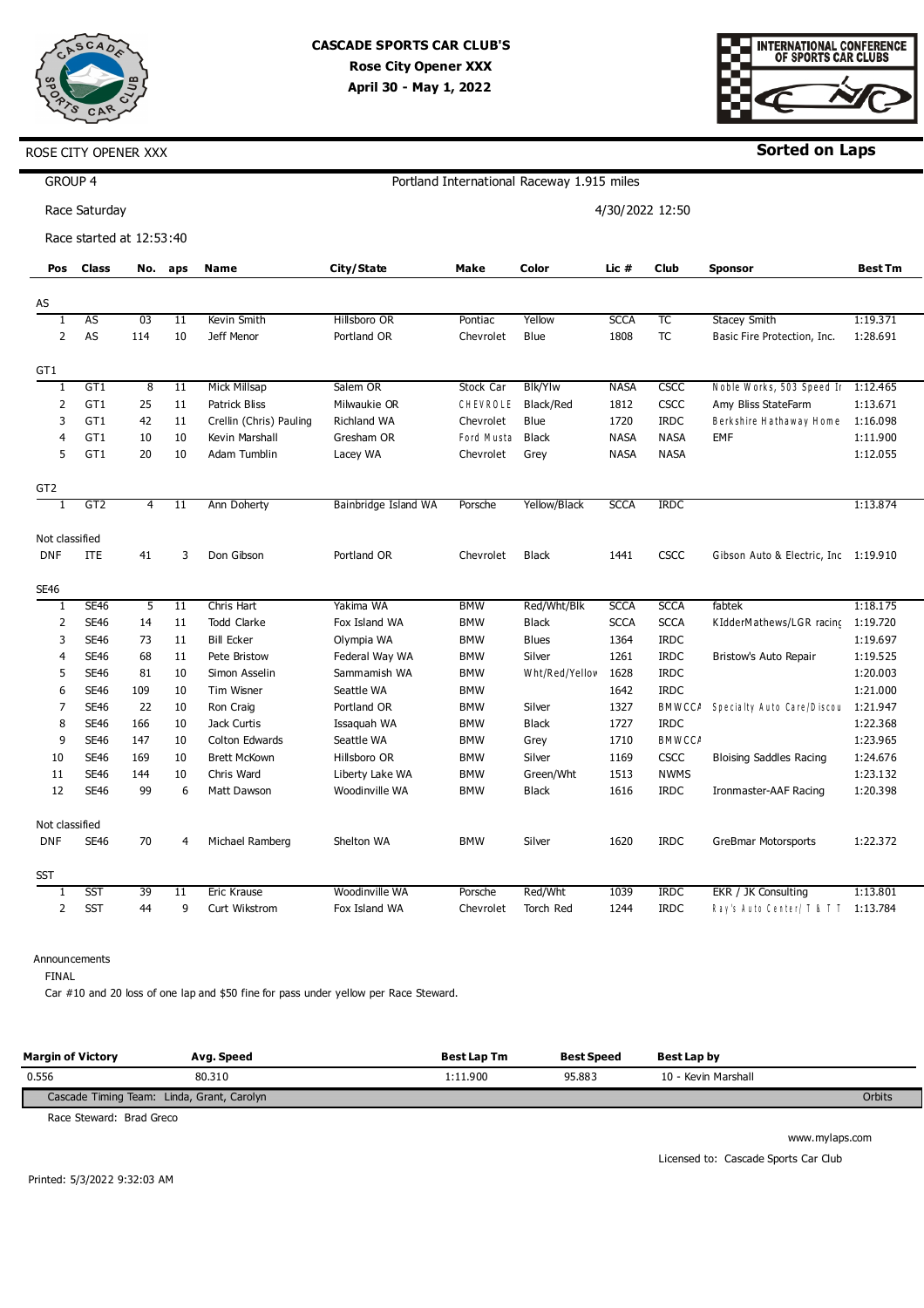

# **CASCADE SPORTS CAR CLUB'S Rose City Opener XXX April 30 - May 1, 2022**



## **Sorted on Laps**

#### ROSE CITY OPENER XXX

Race Saturday

Race started at 13:32:15

| Pos             | <b>Class</b>    | No. | aps | <b>Name</b>           | <b>Co Driver</b> | City/State              | <b>Make</b> | Color         | <b>Sponsor</b>                           | <b>Best Tm</b> |
|-----------------|-----------------|-----|-----|-----------------------|------------------|-------------------------|-------------|---------------|------------------------------------------|----------------|
| CT <sub>4</sub> |                 |     |     |                       |                  |                         |             |               |                                          |                |
| 1               | CT <sub>4</sub> | 89  | 12  | <b>Bryce Scott</b>    |                  | Spokane WA              | <b>BMW</b>  | Blu/ Blk/Wht  | Scott Motorsports / FabTek               | 1:44.748       |
| 2               | CT4             | 08  | 12  | <b>Andrew Michel</b>  |                  | Sammamish WA            | <b>BMW</b>  | Green         | Redmond Ridge Eye Care Eyes or           | 1:44.296       |
| 3               | CT <sub>4</sub> | 211 | 12  | Joshua Voigt          |                  | Kenmore WA              | <b>BMW</b>  | Orange        | <b>KD Motorsports</b>                    | 1:47.253       |
| 4               | CT <sub>4</sub> | 213 | 11  | Fil Alleva            |                  | <b>Carnation WA</b>     | <b>BMW</b>  | White/Red     | <b>Two Vintners</b>                      | 1:44.991       |
| 5               | CT <sub>4</sub> | 91  | 11  | Daniele Hovington     |                  | <b>Bothell WA</b>       | <b>BMW</b>  | Wh/Red/Blue   | Lovitt Motors/Lowe Group Racing          | 1:52.643       |
| 6               | CT <sub>4</sub> | 194 | 11  | Nicholas Carbaugh     |                  | Seattle WA              | <b>BMW</b>  | Wht/Blue/Red  | Gambiarra Motorsports                    | 1:58.973       |
| $\overline{7}$  | CT <sub>4</sub> | 101 | 9   | Jeff Bauman           |                  | Longview WA             | <b>BMW</b>  | Blue          |                                          | 1:56.434       |
| Not classified  |                 |     |     |                       |                  |                         |             |               |                                          |                |
| <b>DNS</b>      | CT <sub>4</sub> | 86  |     | Scott Thompson        |                  | Kirkland WA             | <b>BMW</b>  | <b>Black</b>  | Racer on Rails                           |                |
| <b>DNS</b>      | CT <sub>4</sub> | 136 |     | Dirk Groeneveld       |                  | Seattle WA              | <b>BMW</b>  | Orange        |                                          |                |
| EIP             |                 |     |     |                       |                  |                         |             |               |                                          |                |
| 1               | EIP             | 130 | 12  | Sean Hester           |                  | Redmond WA              | <b>BMW</b>  | White/Red     |                                          | 1:45.810       |
| 2               | EIP             | 15  | 12  | Duncan Pearce         |                  | West Vancouver BC       | <b>BMW</b>  | Burgundy      | The Urban Garage / KD Motorspo           | 1:51.250       |
| 3               | EIP             | 162 | 12  | Adam Achepohl         |                  | Monroe OR               | Porsche     | Grey          | Gemini Concrete Pumping                  | 1:52.368       |
| $\overline{4}$  | EIP             | 78  | 10  | Will Kellogg          |                  | Gig Harbor WA           | <b>BMW</b>  | Blue          | Racer on Rails                           | 1:46.449       |
| ITA             |                 |     |     |                       |                  |                         |             |               |                                          |                |
| 1               | <b>ITA</b>      | 03  | 12  | John Morris           |                  | Seattle WA              | Acura       | White         | Team Hayai                               | 1:45.868       |
| $\overline{2}$  | <b>ITA</b>      | 02  | 12  | <b>Garrett Clark</b>  |                  | Corvallis OR            | Toyota      | Red           | vendettacycles.com                       | 1:47.897       |
| 3               | <b>ITA</b>      | 46  | 12  | John Connelly         |                  | Portland OR             | Mazda       | Dark Blue     | Lesher Motorsports / Weyland-Yu          | 1:51.340       |
| 4               | ITA             | 19  | 12  | <b>Brian Anderson</b> |                  | <b>Battle Ground WA</b> | Mazda       | Silver/Black  | Maximum Effort Racing                    | 1:50.810       |
| 5               | <b>ITA</b>      | 96  | 12  | Mark Ling             |                  | Hillsboro OR            | Mazda       | White         | AFT Performance Picture Framinc 1:53.354 |                |
| <b>ITS</b>      |                 |     |     |                       |                  |                         |             |               |                                          |                |
| 1               | <b>ITS</b>      | 55  | 12  | Douglas Hedges        |                  | Hood River OR           | Volkswager  | Silver/Blue   |                                          | 1:44.032       |
| <b>NCW</b>      |                 |     |     |                       |                  |                         |             |               |                                          |                |
| 1               | <b>NCW</b>      | 71  | 12  | Isaiah Dummer         |                  | Woodinville WA          | <b>BMW</b>  | White/Blk/Red |                                          | 1:48.245       |
| $\overline{2}$  | <b>NCW</b>      | 22  | 12  | Kevin Craig           |                  | Sherwood OR             | <b>BMW</b>  | Silver        | <b>KCraig Custom</b>                     | 1:46.632       |
| 3               | <b>NCW</b>      | 105 | 12  | Norman Salmon         |                  | Olympia WA              | <b>BMW</b>  | Multi         | none                                     | 1:52.401       |
| 4               | <b>NCW</b>      | 219 | 12  | Jesse Webb            |                  | Coquitlam BC            | Mazda       | Silver/Black  |                                          | 1:51.869       |
| 5               | <b>NCW</b>      | 58  | 12  | Mat Hennessy          |                  | Issaquah WA             | <b>BMW</b>  | <b>Black</b>  |                                          | 1:50.017       |

Portland International Raceway 1.915 miles

4/30/2022 13:25

Announcements

FINAL

Car#78 loss of one lap \$50 fine Failled to follow procedure for Black Flag per Race Steward.

| <b>Margin of Victory</b>                   | Ava. Speed | <b>Best Lap Tm</b> | <b>Best Speed</b> | Best Lap by         |        |
|--------------------------------------------|------------|--------------------|-------------------|---------------------|--------|
| 2.931                                      | 63.666     | 1:44.032           | 66.268            | 55 - Douglas Hedges |        |
| Cascade Timing Team: Linda, Grant, Carolyn |            |                    |                   |                     | Orbits |

Race Steward: Brad Greco

www.mylaps.com Licensed to: Cascade Sports Car Club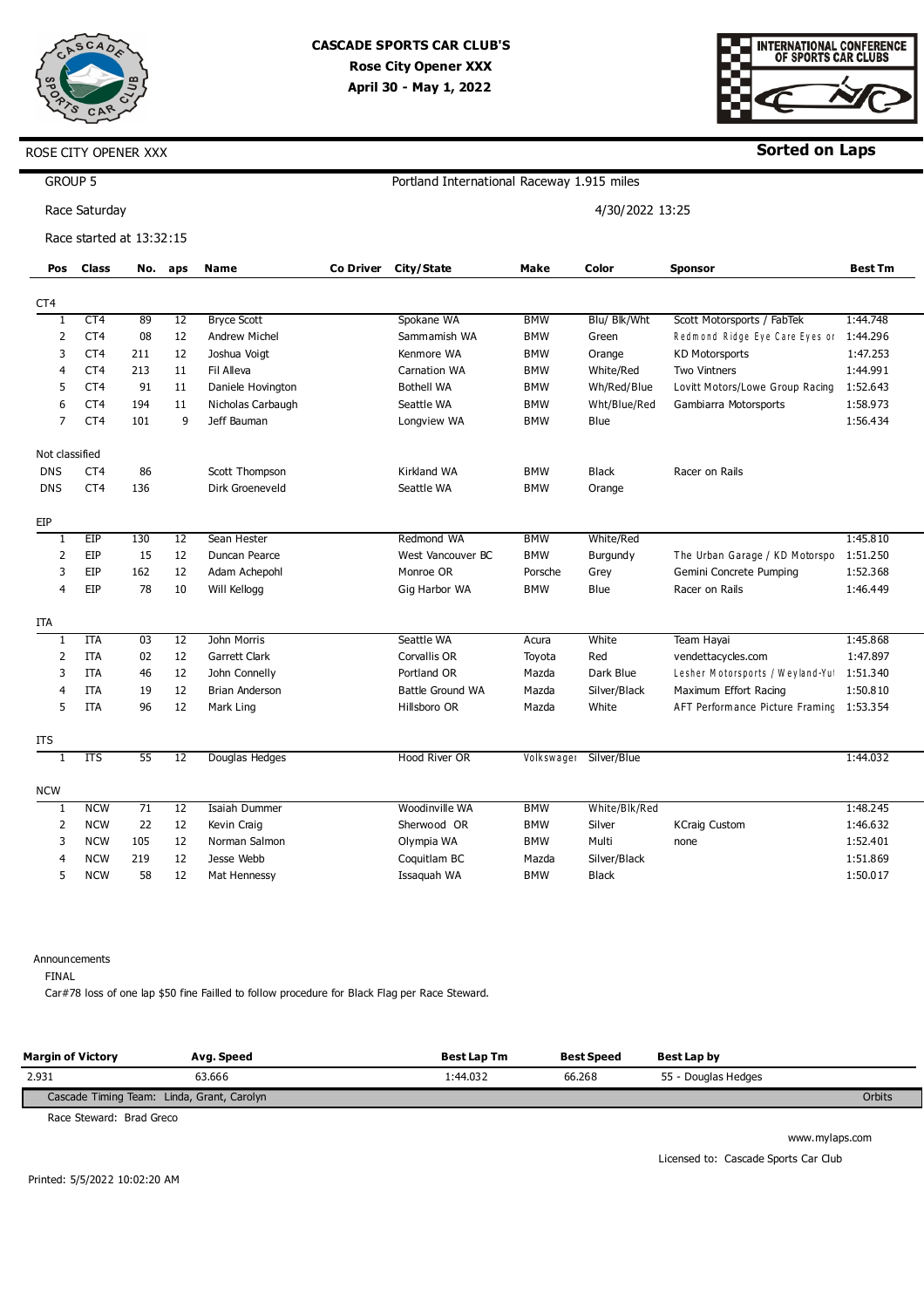



## **Sorted on Laps**

GROUP 6/3

Race Saturday

ROSE CITY OPENER XXX

Portland International Raceway 1.915 miles 4/30/2022 13:55

Race (30:00 Time) started at 14:05:44

|                 | Pos Class       |                | No. aps | <b>Name</b>       | City/State         | <b>Make</b> | Color               | Lic $#$     | <b>Club</b>  | <b>Sponsor</b>                      | <b>Best Tm</b> |
|-----------------|-----------------|----------------|---------|-------------------|--------------------|-------------|---------------------|-------------|--------------|-------------------------------------|----------------|
| Not classified  |                 |                |         |                   |                    |             |                     |             |              |                                     |                |
| <b>DNS</b>      | <b>BSR</b>      | $\mathbf{1}$   |         | Dennis Pavlina    | Camas WA           | Juno        | Orange/Black        | <b>SCCA</b> | <b>SCCA</b>  |                                     |                |
| <b>DNS</b>      | <b>BSR</b>      | 77             |         |                   | Freeland WA        | Caterham    | Yellow              | 1519        | <b>CSCC</b>  |                                     |                |
|                 |                 |                |         | Hal Strong        |                    |             |                     |             |              | Beachman Racing                     |                |
| CC <sub>4</sub> |                 |                |         |                   |                    |             |                     |             |              |                                     |                |
| 1               | CC4             | 777            | 12      | Cem Aykan         | Issaquah WA        | Caterham    | Red                 | 1734        | <b>IRDC</b>  |                                     | 1:37.976       |
| 2               | CC4             | 225            | 12      | Tamer Ozkaraoglu  | <b>Bellevue WA</b> | Caterham    |                     | 1730        | <b>IRDC</b>  |                                     | 1:37.972       |
| 3               | CC4             | 42             | 12      | Tom Forsyth       | Kirkland WA        | Caterham    | White               | 1501        | <b>IRDC</b>  | Beachman Racing                     | 1:39.285       |
| $\overline{4}$  | CC4             | 71             | 11      | Steven Knepper    | Happy Valley OR    | Caterham    | Yellow              | 1828        | CSCC         |                                     | 1:47.452       |
| Not classified  |                 |                |         |                   |                    |             |                     |             |              |                                     |                |
| <b>DNS</b>      | CC <sub>4</sub> | 11             |         | Dale Pestes       | Gresham OR         | Caterham    | Yellow              | 1182        | CSCC         |                                     |                |
| CF              |                 |                |         |                   |                    |             |                     |             |              |                                     |                |
| 1               | CF              | 32             | 13      | R Lawence Bangert | Issaquah WA        | Crossle     | Turgo/Wht           | 1332        | <b>IRDC</b>  | R and A Mfg                         | 1:36.576       |
|                 |                 |                |         |                   |                    |             |                     |             |              |                                     |                |
| Not classified  |                 |                |         |                   |                    |             |                     |             |              |                                     |                |
| <b>DNF</b>      | CF              | $\overline{7}$ | 3       | Sherm Johnston    | Meridian ID        | Crossle     | <b>Black</b>        | 1307        | CSCC         | R and A Mfg                         | 1:52.406       |
| <b>DSR</b>      |                 |                |         |                   |                    |             |                     |             |              |                                     |                |
| -1              | <b>DSR</b>      | 47             | 12      | Knut Grimsrud     | Forest Grove OR    | Radical     | Wht/Red             | 1463        | CSCC         | Norsk Racing                        | 1:30.173       |
| FF              |                 |                |         |                   |                    |             |                     |             |              |                                     |                |
| 1               | FF              | 45             | 9       | David McKay       | Bellingham WA      | Lola        | <b>Black/Yellow</b> | 1245        | <b>SCCBC</b> | KV Enterprise / Bad Dog bi 1:40.436 |                |
|                 |                 |                |         |                   |                    |             |                     |             |              |                                     |                |
| Not classified  |                 |                |         |                   |                    |             |                     |             |              |                                     |                |
| <b>DNS</b>      | <b>FM</b>       | 41             |         | George Doran      | Spokane WA         | Mazda       | Blk/Burgandy        | 1041        | <b>NWMS</b>  | Windermere Manito Real E            |                |
| <b>NOW</b>      |                 |                |         |                   |                    |             |                     |             |              |                                     |                |
| 1               | <b>NOW</b>      | 96             | 11      | Soner Terek       | Kirkland WA        | Caterham    | <b>Blue</b>         | 1906        | <b>IRDC</b>  |                                     | 1:52.605       |

Announcements

**FINAL** 

| <b>Margin of Victory</b>                   | Avg. Speed | <b>Best Lap Tm</b> | <b>Best Speed</b> | Best Lap by        |        |
|--------------------------------------------|------------|--------------------|-------------------|--------------------|--------|
| 1 Lap                                      | 68.626     | l:30.173           | 76.453            | 47 - Knut Grimsrud |        |
| Cascade Timing Team: Linda, Grant, Carolyn |            |                    |                   |                    | Orbits |

Race Steward: Brad Greco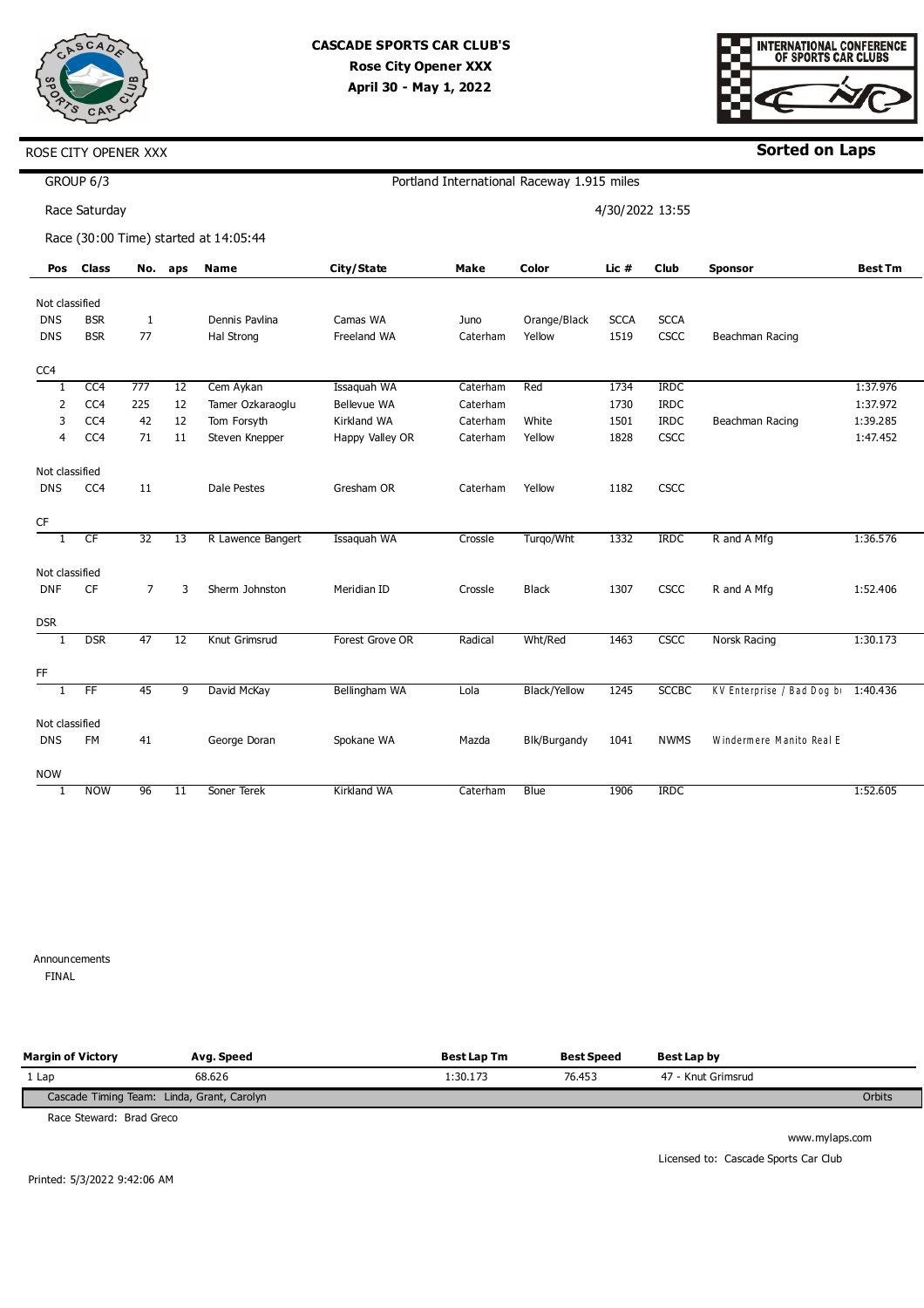

# **CASCADE SPORTS CAR CLUB'S Rose City Opener XXX April 30 - May 1, 2022**



**Sorted on Laps**

#### ROSE CITY OPENER XXX

Race started at 16:06:29

GROUP 8 Race

Portland International Raceway 1.915 miles

4/30/2022 16:00

| Pos             | <b>Class</b>    | No. | aps             | Name                    | <b>Co Driver</b> | City/State              | <b>Make</b> | Color            | <b>Sponsor</b>                             | <b>Best Tm</b> |
|-----------------|-----------------|-----|-----------------|-------------------------|------------------|-------------------------|-------------|------------------|--------------------------------------------|----------------|
| ME <sub>0</sub> |                 |     |                 |                         |                  |                         |             |                  |                                            |                |
| 1               | ME <sub>0</sub> | 39  | 14              | <b>Eric Krause</b>      |                  | Woodinville WA          | Porsche     | Red/Wht          | EKR / JK Consulting                        | 1:17.190       |
| 2               | ME <sub>0</sub> | 44  | 13              | Curt Wikstrom           |                  | Fox Island WA           | Chevrolet   | <b>Torch Red</b> | Ray's Auto Center/ T & T Tire Fac 1:16.554 |                |
| 3               | ME <sub>0</sub> | 28  | 13              | James "Gator" Hudson,   |                  | Bend OR                 | Subaru      | Blue             | Subaru of Bend                             | 1:22.911       |
| $\overline{4}$  | ME <sub>0</sub> | 147 | 12              | <b>Colton Edwards</b>   |                  | Seattle WA              | <b>BMW</b>  | Grey             |                                            | 1:26.799       |
| 5               | ME <sub>0</sub> | 219 | 10              | Chris McIntire          |                  | <b>Burnaby BC</b>       | Mazda       | Silver           | Retro Racing                               | 1:27.952       |
| 6               | ME <sub>0</sub> | 20  | $\overline{7}$  | Adam Tumblin            |                  | Lacey WA                | Chevrolet   | Grey             |                                            | 1:14.938       |
| $\overline{7}$  | ME <sub>0</sub> | 8   | $\overline{7}$  | <b>Mick Millsap</b>     |                  | Salem OR                | Stock Car   | <b>Blk/Ylw</b>   | Noble Works, 503 Speed Industri            | 1:15.550       |
| ME1             |                 |     |                 |                         |                  |                         |             |                  |                                            |                |
| 1               | ME1             | 81  | 14              | Simon Asselin           |                  | Sammamish WA            | <b>BMW</b>  | Wht/Red/Yellov   |                                            | 1:20.951       |
| 2               | ME1             | 14  | 13              | Todd Clarke, Chris Hart |                  | Fox Island WA           | <b>BMW</b>  | <b>Black</b>     | KIdderMathews/LGR racing                   | 1:22.481       |
| 3               | ME1             | 99  | 13              | <b>Matt Dawson</b>      |                  | Woodinville WA          | <b>BMW</b>  | <b>Black</b>     | Ironmaster-AAF Racing                      | 1:22.446       |
| ME <sub>2</sub> |                 |     |                 |                         |                  |                         |             |                  |                                            |                |
| 1               | ME <sub>2</sub> | 136 | 14              | Dirk Groeneveld         |                  | Seattle WA              | <b>BMW</b>  | Orange           |                                            | 1:22.591       |
| 2               | ME <sub>2</sub> | 191 | 13              | <b>Guy Berry</b>        |                  | University Place WA     | <b>BMW</b>  | <b>Black</b>     |                                            | 1:31.851       |
| 3               | ME <sub>2</sub> | 6   | 13              | David Weller            |                  | Kirkland WA             | <b>BMW</b>  | Red/Wht/Blu      | 425 Motorsports/Market House M             | 1:25.615       |
| $\overline{4}$  | ME <sub>2</sub> | 141 | 12              | Rob Johnston            |                  | Abbotsford BC           | <b>BMW</b>  | Purple           | Mr.Noodles/Fresh Gourmet/Mrs.C             | 1:25.672       |
| 5               | ME <sub>2</sub> | 55  | 12              | Douglas Hedges          |                  | Hood River OR           | Volkswager  | Silver/Blue      |                                            | 1:28.949       |
| 6               | ME <sub>2</sub> | 172 | 12              | David Stenner           |                  | Port Coquitlam BC       | <b>BMW</b>  | Slv/Blu          | BCBimmers.com/eeuroparts.com               | 1:25.520       |
| 7               | ME <sub>2</sub> | 24  | 12              | Jeff McAffer            |                  | Kirkland WA             | <b>BMW</b>  | Green/Black      | KD Motorsports / Scared Hare Ra 1:28.727   |                |
| 8               | ME <sub>2</sub> | 106 | 12              | <b>Edmundas Taras</b>   |                  | Issaquah WA             | <b>BMW</b>  | White/Stripes    | <b>KD Automotive</b>                       | 1:29.906       |
| 9               | ME <sub>2</sub> | 75  | 12              | John McDermott          |                  | Kirkland                | <b>BMW</b>  | Black/Blue       | Go Enzo.com/CVar Tender                    | 1:34.867       |
| ME3             |                 |     |                 |                         |                  |                         |             |                  |                                            |                |
| -1              | ME3             | 181 | $\overline{12}$ | Bret Bienerth, Mark Bie |                  | Oregon City OR          | Honda       | <b>Black</b>     |                                            | 1:28.009       |
| 2               | ME3             | 174 | 12              | Jon Parker              |                  | Portland OR             | Mazda       | Blue/White       |                                            | 1:30.261       |
| 3               | ME3             | 19  | $\overline{7}$  | <b>Brian Anderson</b>   |                  | <b>Battle Ground WA</b> | Mazda       | Silver/Black     | Maximum Effort Racing                      | 1:31.739       |
| Not classified  |                 |     |                 |                         |                  |                         |             |                  |                                            |                |
| <b>DNS</b>      | ME3             | 23  |                 | Eric Jones              |                  | Eugene OR               | Mazda       | Yellow/Black     | Eric Jones Motorsports                     |                |
|                 |                 |     |                 |                         |                  |                         |             |                  |                                            |                |

| <b>MSR</b> |            |     |    |                  |             |          |       |                 |          |
|------------|------------|-----|----|------------------|-------------|----------|-------|-----------------|----------|
|            | <b>MSR</b> | 777 |    | Cem Avkan        | Issaguah WA | Caterham | Red   |                 | 1:21.178 |
| <u>.</u>   | <b>MSR</b> | -42 |    | Tom Forsyth      | Kirkland WA | Caterham | White | Beachman Racing | 1:21.077 |
|            | <b>MSR</b> | 225 | 13 | Tamer Ozkaraoglu | Bellevue WA | Caterham |       |                 | 1:22.460 |

| <b>Margin of Victory</b>                   | Avg. Speed | <b>Best Lap Tm</b> | <b>Best Speed</b> | Best Lap by       |  |  |
|--------------------------------------------|------------|--------------------|-------------------|-------------------|--|--|
| 22.051                                     | 69.542     | 1:14.938           | 91.996            | 20 - Adam Tumblin |  |  |
| Cascade Timing Team: Linda, Grant, Carolyn |            |                    |                   |                   |  |  |

Race Steward: Brad Greco

Licensed to: Cascade Sports Car Club

Printed: 5/5/2022 10:03:12 AM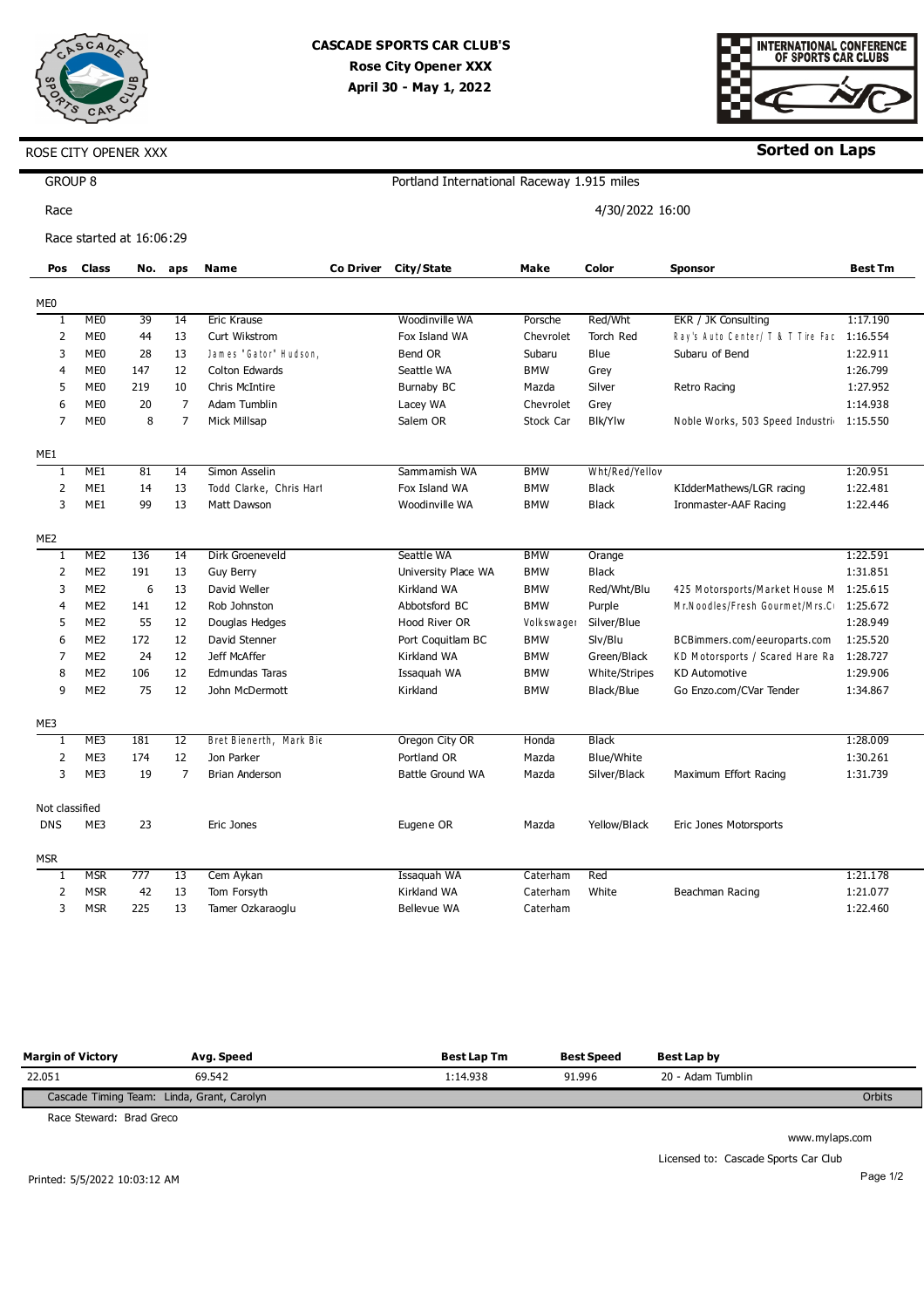



### **Sorted on Laps**

#### **Pos Class**  4 MSR **No.**  47 **Laps**  12 **Name**  Knut Grimsrud **Co Driver City/State**  Forest Grove OR **Make**  Radical **Color**  Wht/Red **Sponsor**  Norsk Racing **Best Tm**  1:20.204 GROUP 8 Race Race started at 16:06:29 Portland International Raceway 1.915 miles 4/30/2022 16:00

Juno

Orange/Black

Camas WA

| Not classified |     |  |
|----------------|-----|--|
| <b>DNS</b>     | MSR |  |

Dennis Pavlina

| <b>Margin of Victory</b>                   | Avg. Speed | <b>Best Lap Tm</b> | <b>Best Speed</b> | <b>Best Lap by</b> |        |
|--------------------------------------------|------------|--------------------|-------------------|--------------------|--------|
| 22.051                                     | 69.542     | 1:14.938           | 91.996            | 20 - Adam Tumblin  |        |
| Cascade Timing Team: Linda, Grant, Carolyn |            |                    |                   |                    | Orbits |
|                                            |            |                    |                   |                    |        |

Race Steward: Brad Greco

 $\mathbf I$ 

Printed: 5/5/2022 10:03:12 AM

Licensed to: Cascade Sports Car Club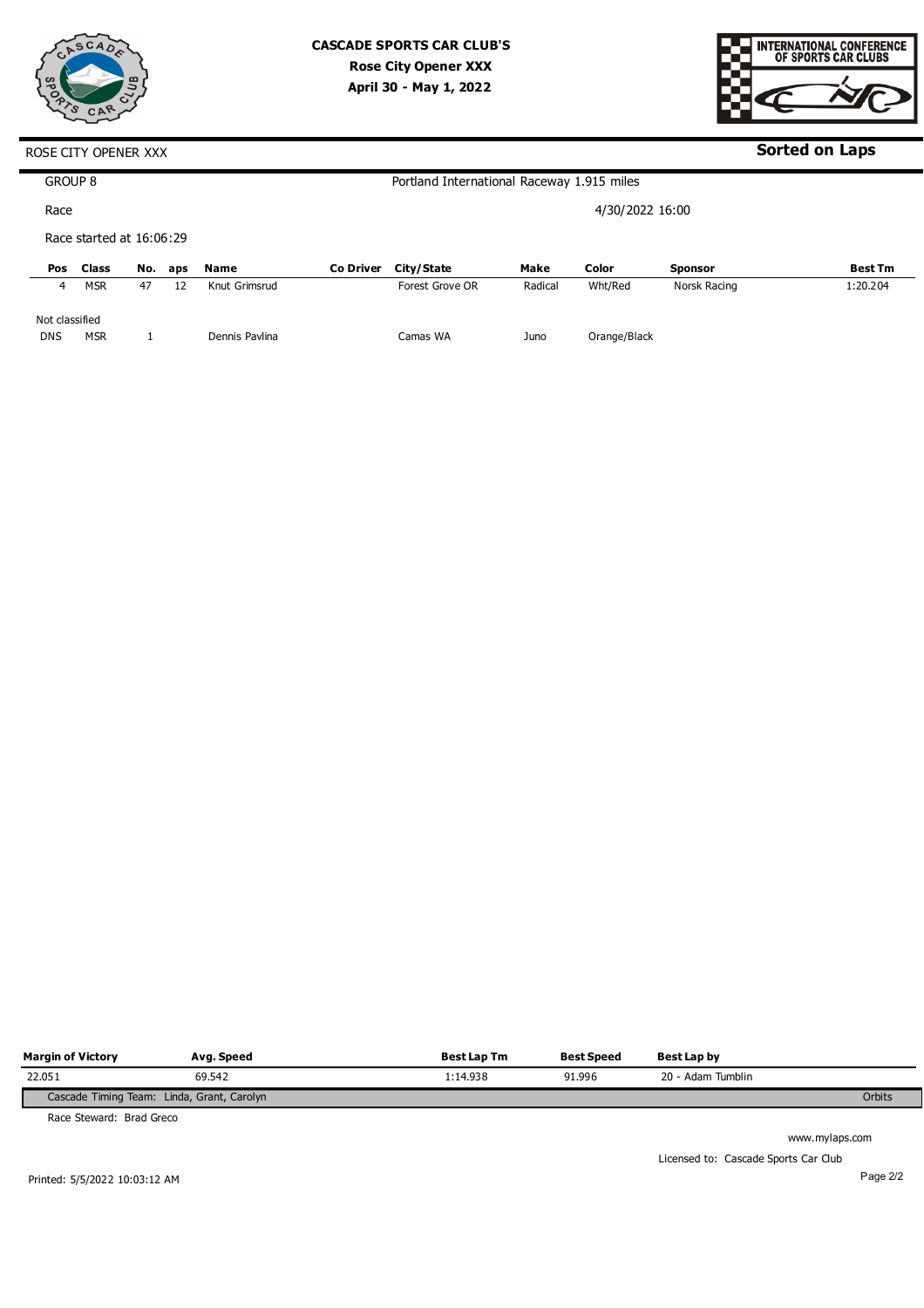



**Sorted on Laps**

#### ROSE CITY OPENER XXX

| GROUP <sub>9</sub> |                                |     |                 |                       | Portland International Raceway 1.915 miles |                 |                    |             |             |                                     |                |  |
|--------------------|--------------------------------|-----|-----------------|-----------------------|--------------------------------------------|-----------------|--------------------|-------------|-------------|-------------------------------------|----------------|--|
|                    | Race 1 Saturday                |     |                 |                       |                                            | 4/30/2022 12:25 |                    |             |             |                                     |                |  |
|                    | Qualifying started at 12:27:52 |     |                 |                       |                                            |                 |                    |             |             |                                     |                |  |
| <b>Pos</b>         | <b>Class</b>                   | No. | aps             | <b>Name</b>           | City/State                                 | Make            | Color              | Lic #       | <b>Club</b> | <b>Sponsor</b>                      | <b>Best Tm</b> |  |
| <b>P1</b>          |                                |     |                 |                       |                                            |                 |                    |             |             |                                     |                |  |
|                    | P1                             | 18  | 12              | <b>Garry Small</b>    | Damascas OR                                | Volvo           | <b>Blue/Yellow</b> | <b>SCCA</b> | <b>SCCA</b> |                                     | 1:23.561       |  |
| 2                  | P <sub>1</sub>                 | 19  | 12              | <b>Brian Anderson</b> | <b>Battle Ground WA</b>                    | Mazda           | Silver/Black       | 1443        | <b>CSCC</b> | Maximum Effort Racing               | 1:26.396       |  |
| Not classified     |                                |     |                 |                       |                                            |                 |                    |             |             |                                     |                |  |
| <b>DNF</b>         | P <sub>1</sub>                 | 32  | 3               | Chris Heinrich        | Portland OR                                | Mazda           | Red                | 1032        | CSCC        | Advantage Collision Center 1:26.823 |                |  |
| P <sub>2</sub>     |                                |     |                 |                       |                                            |                 |                    |             |             |                                     |                |  |
|                    | P <sub>2</sub>                 | 169 | $\overline{12}$ | <b>Brett McKown</b>   | Hillsboro OR                               | <b>BMW</b>      | Silver             | 1169        | <b>CSCC</b> | <b>Bloising Saddles Racing</b>      | 1:23.248       |  |
| 2                  | P <sub>2</sub>                 | 72  | 12              | Jon Wilson            | Portland OR                                | Datsun          | Wh/Org/Rd          | 1072        | <b>TC</b>   | TopTech / Trackside                 | 1:23.270       |  |
| P <sub>3</sub>     |                                |     |                 |                       |                                            |                 |                    |             |             |                                     |                |  |
|                    | P <sub>3</sub>                 | 8   | 12              | Terry Overdiek        | Surrey BC                                  | Mazda           | <b>Black/Red</b>   | 1208        | CSCC        | Retro Racing Team                   | 1:22.770       |  |
| P <sub>4</sub>     |                                |     |                 |                       |                                            |                 |                    |             |             |                                     |                |  |
|                    | P <sub>4</sub>                 | 79  | 12              | Don Thieman           | Washougal WA                               | Ford            | Blue/Orange        | 1379        | <b>CSCC</b> |                                     | 1:21.897       |  |
| 2                  | P <sub>4</sub>                 | 133 | 12              | Steven Powell         | Beavercreek OR                             | <b>FFR</b>      | Yellow             | 1133        | <b>CSCC</b> | Julie "The Good Wife" Pow           | 1:22.580       |  |
| 3                  | P <sub>4</sub>                 | 97  | 12              | Anthony Nadalin       | Woodinville WA                             | <b>FFR</b>      | White/Blue         | 1198        | <b>IRDC</b> | Factory Five Racing                 | 1:23.118       |  |
|                    |                                |     |                 |                       |                                            |                 |                    |             |             |                                     |                |  |

Announcements 0 FINAL

| <b>Margin of Victory</b>                   | Avg. Speed | <b>Best Lap Tm</b> | <b>Best Speed</b> | Best Lap by      |        |
|--------------------------------------------|------------|--------------------|-------------------|------------------|--------|
| 0.384                                      | 82.551     | 1:21.897           | 84.179            | 79 - Don Thieman |        |
| Cascade Timing Team: Linda, Grant, Carolyn |            |                    |                   |                  | Orbits |

Race Steward: Brad Greco

www.mylaps.com Licensed to: Cascade Sports Car Club

Printed: 5/3/2022 10:37:40 AM